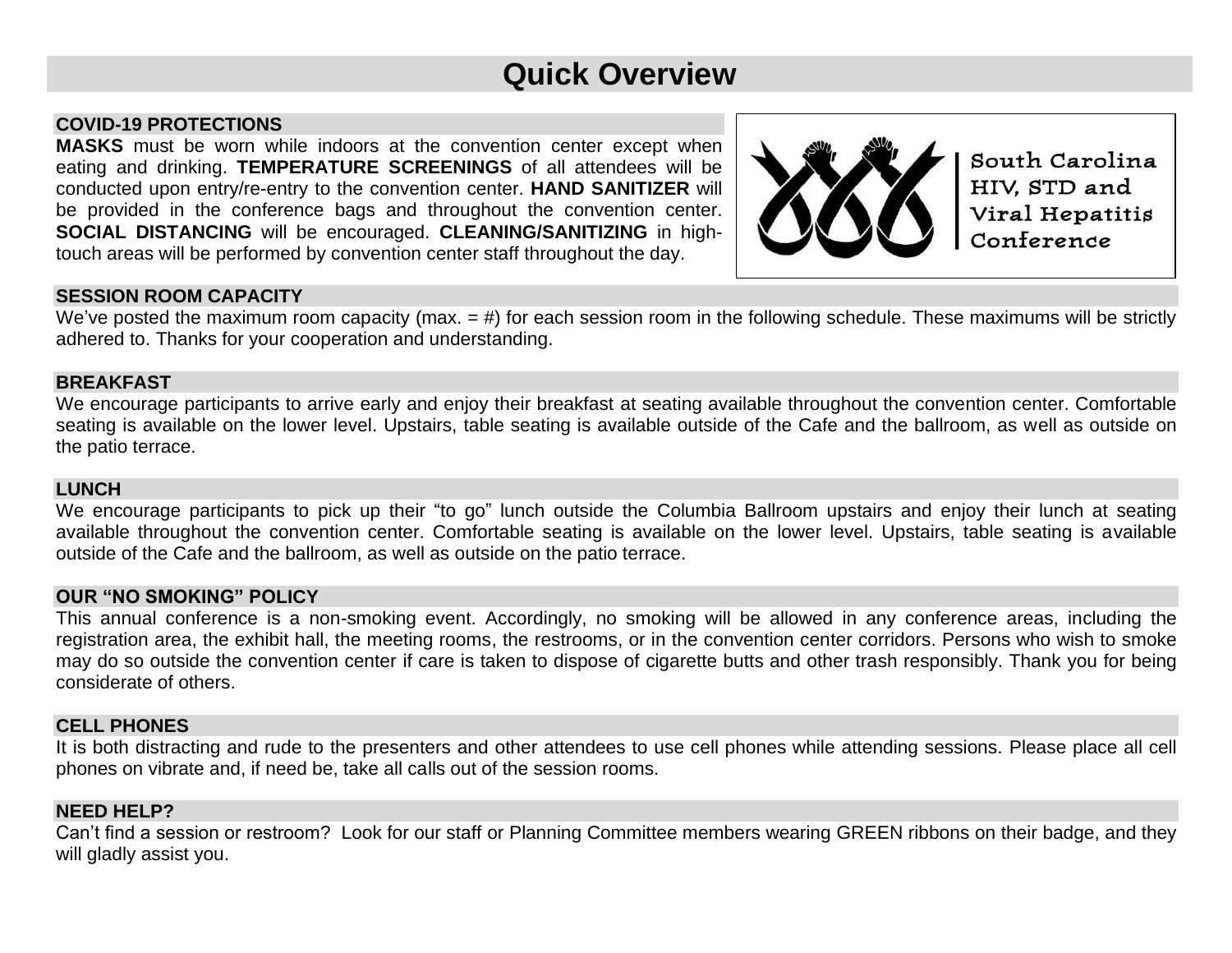| <b>Wednesday, October 20</b>         |                                                                                                                                                                                                                               |                                                                                                     |                                                                                          |                                                                                  |                                                                                              |                                                                                                                |                                                                            |  |
|--------------------------------------|-------------------------------------------------------------------------------------------------------------------------------------------------------------------------------------------------------------------------------|-----------------------------------------------------------------------------------------------------|------------------------------------------------------------------------------------------|----------------------------------------------------------------------------------|----------------------------------------------------------------------------------------------|----------------------------------------------------------------------------------------------------------------|----------------------------------------------------------------------------|--|
| $8:00am -$<br>8:50am                 | Registration near the Escalator (Downstairs); Continental Breakfast and Exhibits in Richland (Downstairs); and<br><b>Vaccinations outside Richland (Downstairs)</b>                                                           |                                                                                                     |                                                                                          |                                                                                  |                                                                                              |                                                                                                                |                                                                            |  |
| $9:00am -$<br>10:10am                | *Door Prize - 9am*<br>Keynote Addresses in Columbia Ballroom (Upstairs)<br>SC COVID in 2019 and beyond: Overwhelmed and yet overcoming challenges<br>Allison Eckard, MD, Medical University of South Carolina, Charleston, SC |                                                                                                     |                                                                                          |                                                                                  |                                                                                              |                                                                                                                |                                                                            |  |
| 10:10am -<br>10:30am                 | Break/Visit Exhibits in Richland (Downstairs); Vaccinations outside Richland (Downstairs)                                                                                                                                     |                                                                                                     |                                                                                          |                                                                                  |                                                                                              |                                                                                                                |                                                                            |  |
|                                      |                                                                                                                                                                                                                               | <b>Downstairs</b>                                                                                   |                                                                                          |                                                                                  | <b>Upstairs</b>                                                                              |                                                                                                                |                                                                            |  |
| <b>ROOMS</b>                         | <b>Lexington A</b><br>$(max = 60)$                                                                                                                                                                                            | <b>Lexington B</b><br>$(max = 52)$                                                                  | <b>Congaree</b><br>(around corner from<br>Richland; max. = 54)                           | <b>Carolina</b><br>(near escalator;<br>$max. = 47$                               | <b>Hall of Fame</b><br>$(max = 42)$                                                          | Lincoln<br>$(max = 34)$                                                                                        | <b>Senate</b><br>$(max = 40)$                                              |  |
| 10:40am -<br>11:40am                 | Ending the<br>epidemics: SC<br>plan recognized by<br>the Presidential<br><b>Advisory Council</b><br>on HIV/AIDS                                                                                                               | Achieving health<br>equity through<br>statewide<br>coordinated care<br>networks<br>(SW CEU)         | <b>SC</b> Medicaid<br>reforms and the<br>impact on HIV<br>health outcomes<br>(Pharm CEU) | Class in session:<br>Implementing<br>HIV/STI<br>prevention within<br>rural HBCUs | Do it at home:<br>Social marketing<br>strategies to<br>promote at-home<br><b>HIV</b> testing | <b>Primary Care</b><br>regardless of HIV<br>Status with keynote<br>speaker, Dr. Marye<br><b>Bernard</b>        | No session<br>scheduled                                                    |  |
| $11:50am -$<br>12:50pm               | La Platica $-A$<br>conversation in the<br>village square                                                                                                                                                                      | <b>Evaluating HIV</b><br>Care Utilizing a<br><b>Telehealth Model</b><br>during COVID-19<br>(SW CEU) | HIV Update 2021<br>(Pharm CEU)                                                           | Bicillin 2.4:<br>Helping to stop<br>the rapid rise of<br>syphilis                | Trauma-informed<br>Care                                                                      | Developing the viral<br>hepatitis strategic plan:<br>A community-driven<br>approach to elimination<br>planning | An informal<br>conversation with<br>keynote speaker,<br>Dr. Allison Eckard |  |
| $12:50$ pm $-$<br>1:10 <sub>pm</sub> | Luncheon "to go" plates for pickup outside Columbia Ballroom (Upstairs)                                                                                                                                                       |                                                                                                     |                                                                                          |                                                                                  |                                                                                              |                                                                                                                |                                                                            |  |
| 12:50pm-<br>1:30pm                   | <b>Luncheon Dining Options:</b><br>UPSTAIRS: Inside and outside Columbia Ballroom; Near the Café; Outdoor patio space across from Columbia Ballroom; and<br>DOWNSTAIRS: Outdoor patio space across from Richland              |                                                                                                     |                                                                                          |                                                                                  |                                                                                              |                                                                                                                |                                                                            |  |
| 1:30pm-<br>2:30 <sub>pm</sub>        | *Door Prize - 1:30pm*<br>Keynote Speaker in Columbia Ballroom (Upstairs)<br>Scared girls don't deserve no victory, I know that's right<br>Dr. Marye Bernard, Spirit Health, Memphis, TN<br>*Door Prize $-2:30$ pm*            |                                                                                                     |                                                                                          |                                                                                  |                                                                                              |                                                                                                                |                                                                            |  |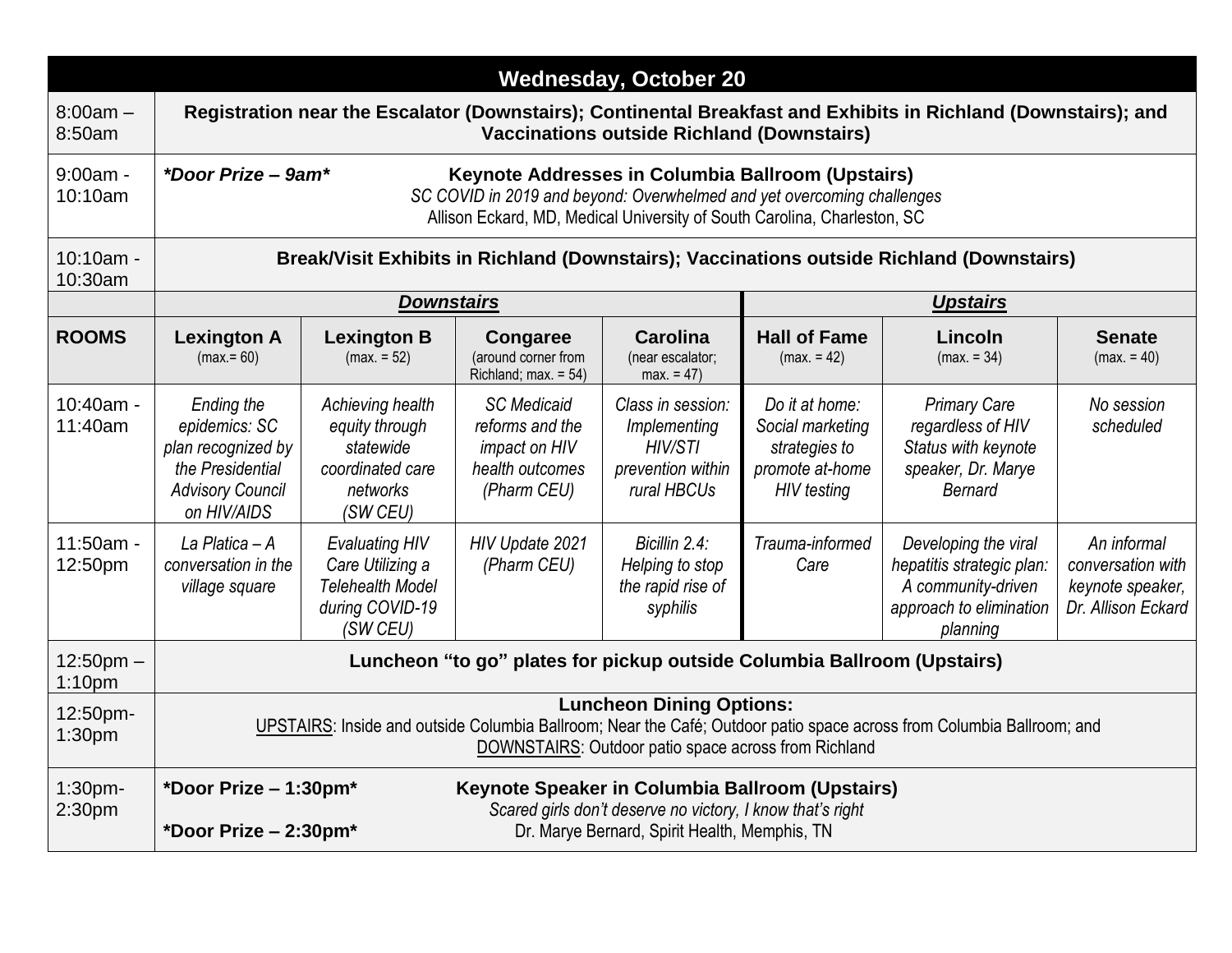| <b>Wednesday, October 20</b>        |                                                                                                                  |                                                         |                                                                   |                                                                                       |                                                     |                                                                                                             |                               |
|-------------------------------------|------------------------------------------------------------------------------------------------------------------|---------------------------------------------------------|-------------------------------------------------------------------|---------------------------------------------------------------------------------------|-----------------------------------------------------|-------------------------------------------------------------------------------------------------------------|-------------------------------|
|                                     |                                                                                                                  | <b>Downstairs</b>                                       | <b>Upstairs</b>                                                   |                                                                                       |                                                     |                                                                                                             |                               |
| <b>ROOMS</b>                        | <b>Lexington A</b><br>$(max = 60)$                                                                               | <b>Lexington B</b><br>$(max = 52)$                      | Congaree<br>(around corner from<br>Richland; max. $= 54$ )        | Carolina<br>(near escalator;<br>$max. = 47$                                           | <b>Hall of Fame</b><br>$(max = 42)$                 | Lincoln<br>$(max = 34)$                                                                                     | <b>Senate</b><br>$(max = 40)$ |
| $2:40$ pm $-$<br>3:40 <sub>pm</sub> | <b>HCV</b> treatment<br>update 2021<br>(Pharm CEU)                                                               | <b>ReConnect Us:</b><br>A prison<br>initiative          | Expedited partner<br>therapy: An overview<br>for all stakeholders | The benefits of<br>therapeutic<br>journaling<br>(SW CEU)                              | Fighting the tide:<br>Aging well with<br><b>HIV</b> | <b>Managing STI</b><br>syndromes in the<br>emerging landscape<br>of antimicrobial<br>resistance             | No session<br>scheduled       |
| $3:50$ pm $-$<br>4:50pm             | Comparison of HIV<br>PrEP-to-need ratios<br>by literacy rates<br>among South<br>Carolina counties<br>(Pharm CEU) | Addiction,<br>opiates and<br>addressing the<br>epidemic | Universal hepatitis C<br>virus screening in<br>pregnancy          | White privilege:<br>Real or racist?<br>(SW CEU)<br>(max. for this<br>session = $35$ ) | Healthy bites to<br>improve the fight               | Making a difference:<br>Impacting<br>participation of racial<br>and ethnic minorities<br>in clinical trials | No session<br>scheduled       |
| End of Day 1                        |                                                                                                                  |                                                         |                                                                   |                                                                                       |                                                     |                                                                                                             |                               |

# 8 8 8 8 8 8 8 8 8 8 8 8 8 8 8

| <b>Thursday, October 21</b> |                                                                                                                                                                                                                                                                              |  |  |  |  |  |  |
|-----------------------------|------------------------------------------------------------------------------------------------------------------------------------------------------------------------------------------------------------------------------------------------------------------------------|--|--|--|--|--|--|
| $8:00am -$<br>8:50am        | Registration near the Escalator (Downstairs); Continental Breakfast and Exhibits in Richland (Downstairs);<br><b>Vaccinations outside Richland (Downstairs)</b>                                                                                                              |  |  |  |  |  |  |
| $9:00am -$<br>10:10am       | *Door Prize $-$ 9am*<br>Keynote Address in Columbia Ballroom (Upstairs)<br>To End HIV in the US, We Must End HIV in the South<br>Justin C. Smith, Director, Campaign to End AIDS, Positive Impact Health Centers and Member of the Presidential Advisory Council on HIV/AIDS |  |  |  |  |  |  |
| $10:10am -$<br>10:30am      | Break/Visit Exhibits in Richland (Downstairs); Vaccinations outside Richland (Downstairs)                                                                                                                                                                                    |  |  |  |  |  |  |